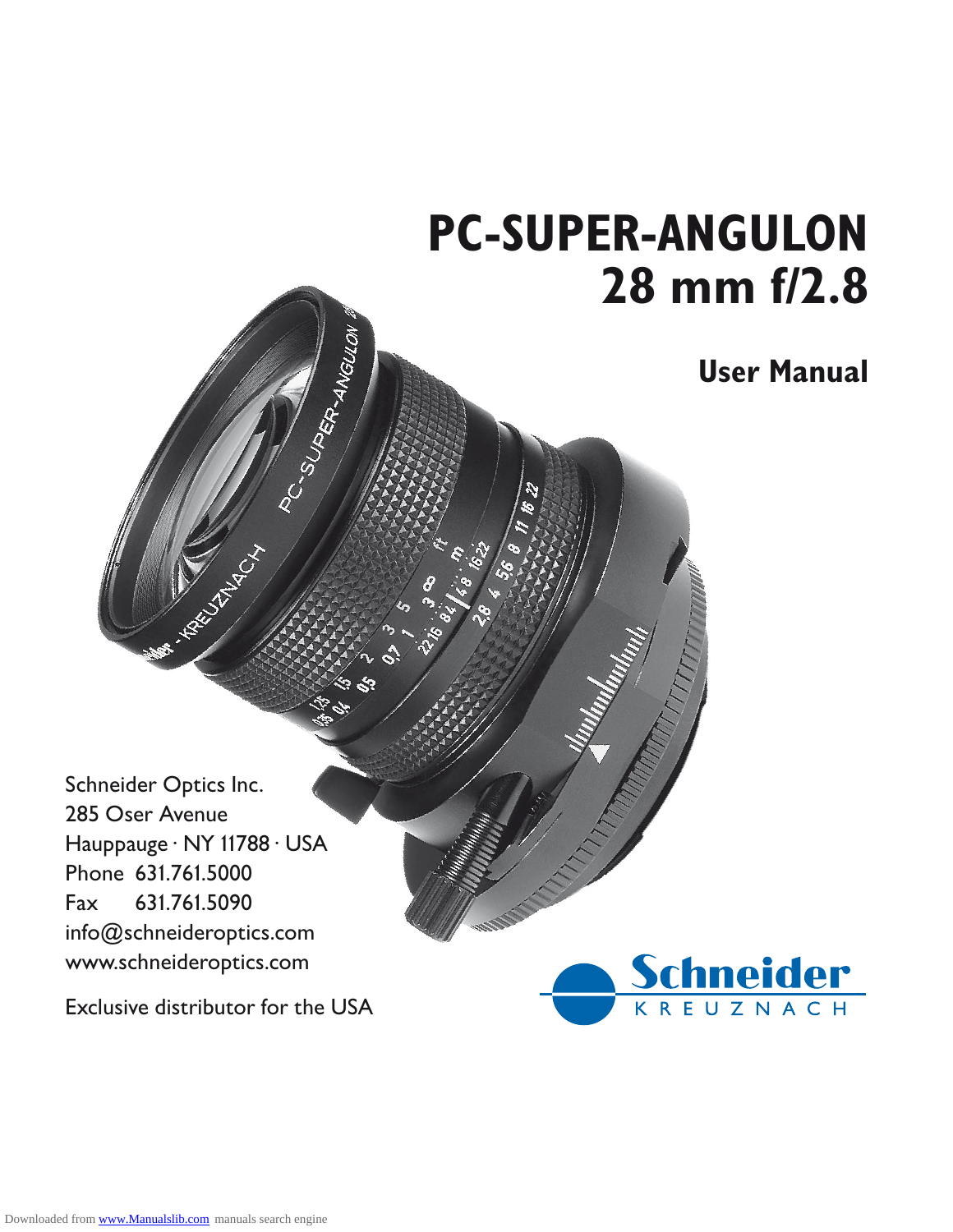## **List of Contents**

| Perspective Correction for Analog and Digital Photos  6 |  |
|---------------------------------------------------------|--|
|                                                         |  |
|                                                         |  |
|                                                         |  |
|                                                         |  |
|                                                         |  |
|                                                         |  |
|                                                         |  |
|                                                         |  |
|                                                         |  |
|                                                         |  |
|                                                         |  |

Shape, appearance and specifications are subject to change without notice.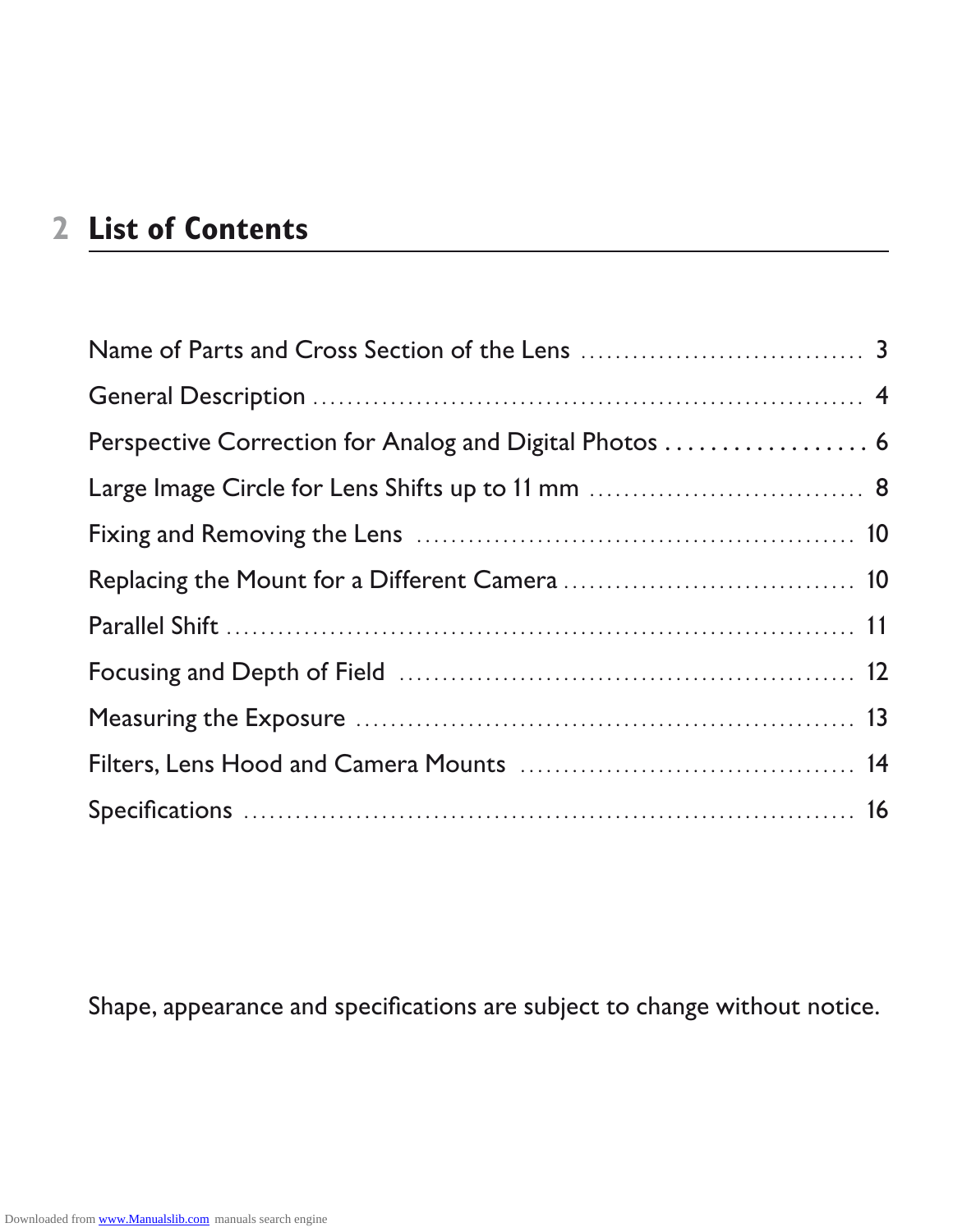

 $\overline{\mathbf{3}}$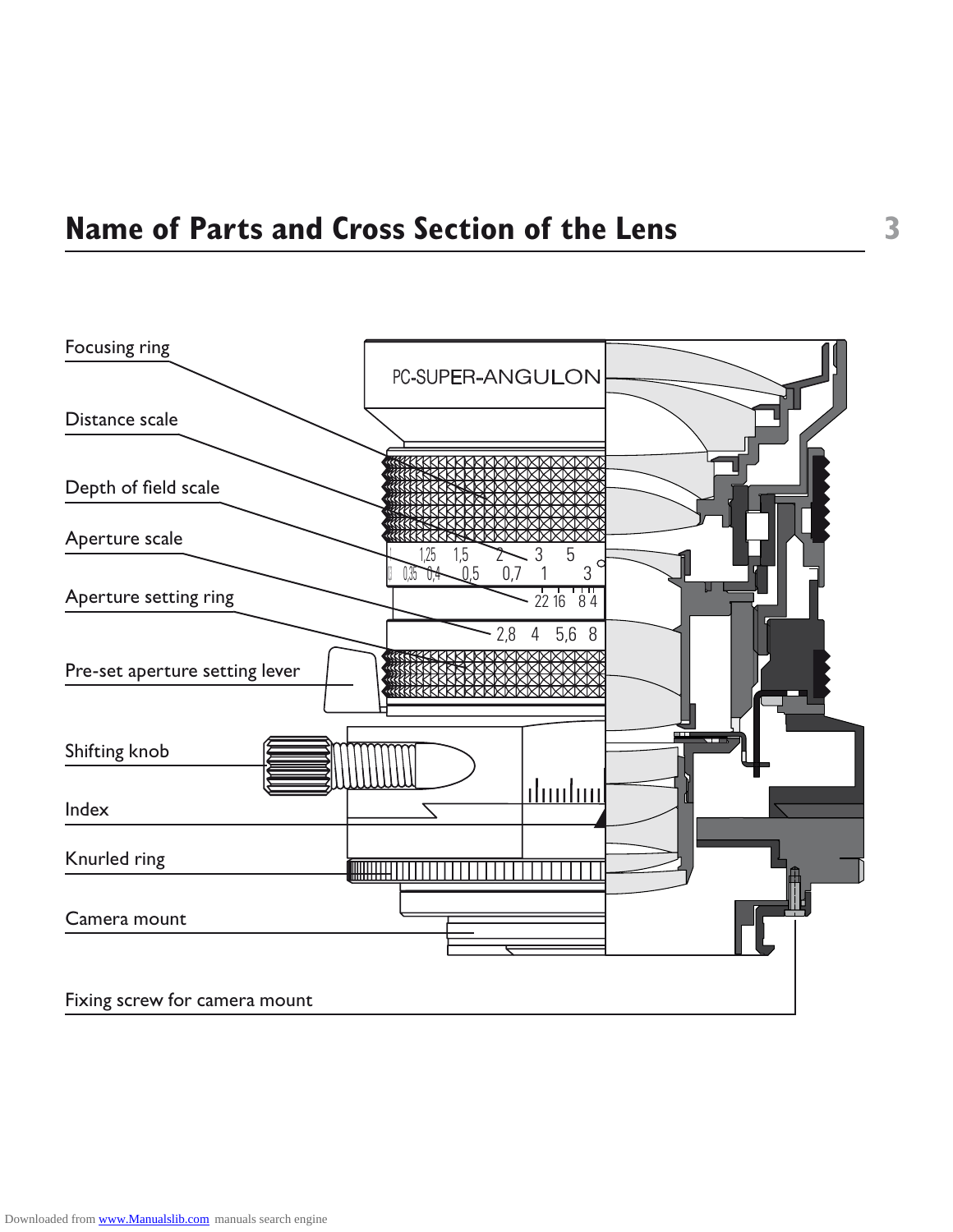#### **General Description**

wide-angle lens for 35 mm analog and digital SLR cameras and provides a parallel shift facility like the sliding lens panel of professional large-format cameras for correcting converging vertical lines and for manipulating the

The SCHNEIDER PC-SUPER-ANGULON 28 mm f/2.8 is a very high-quality wide-angle lens for 35 mm analog and digital SLR cameras and provides a parallel shift facility like the sliding lens panel of professional large-format cam perspective especially for use in architectural and product photography.<br>
Whereas normal 35 mm lenses have an image circle diameter of around<br>
44 mm so that all four corners of the image are inside the image circle,<br>
PC-SU Whereas normal 35 mm lenses have an image circle diameter of around 44 mm so that all four corners of the image are inside the image circle, the



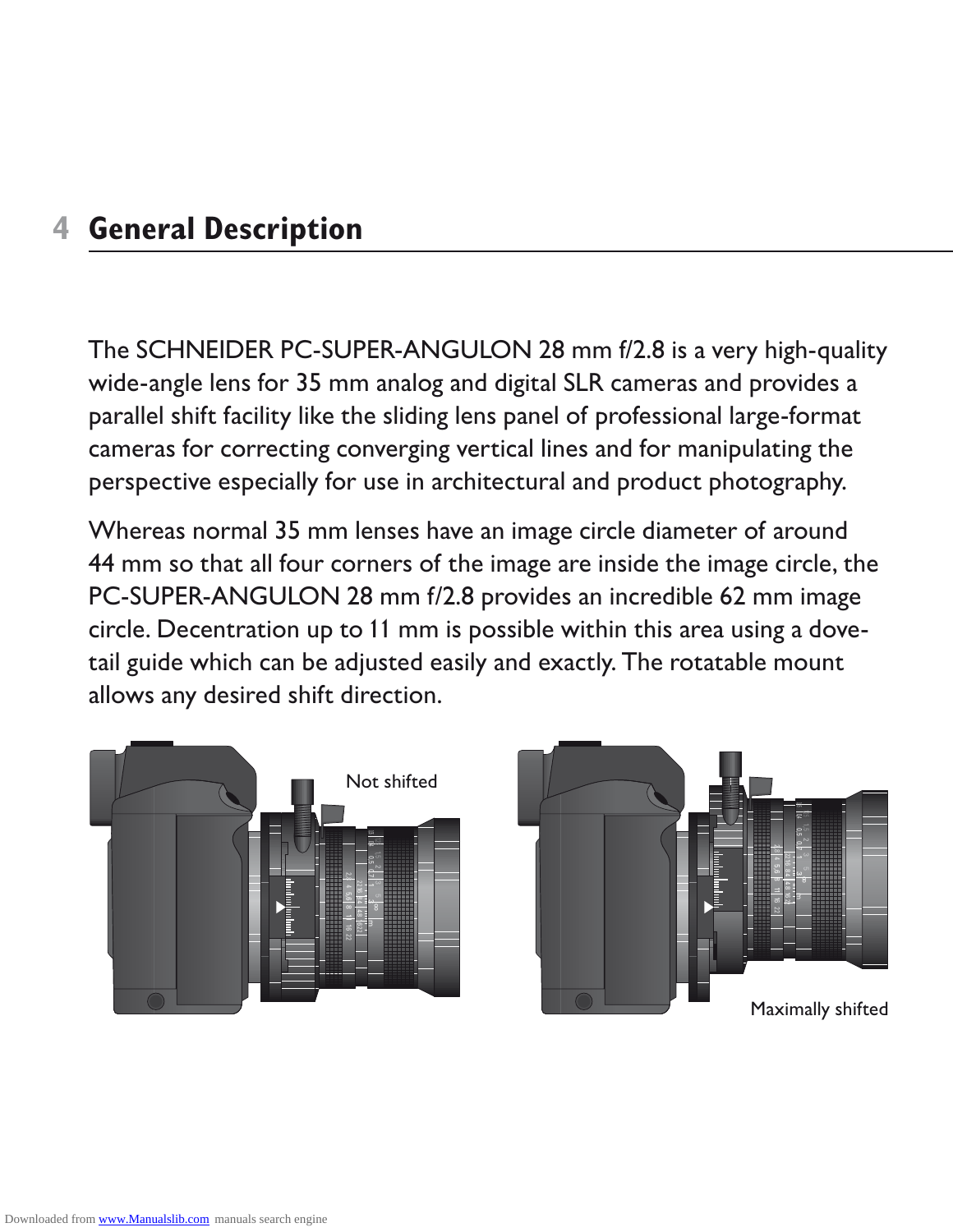Vertical shift is the most popular: upward, especially when photographing high buildings, so that the camera does not have to be tilted upward; and downward for product shots at an oblique angle or also for shots from high locations such as towers or mountains so that the camera does not downward, perpendicular lines are not imaged as perpendicular, but rather converge upward or downward, which is very pronounced in wide-angle

have to be tilted downward. When the camera is tilted either upward or<br>downward, perpendicular lines are not imaged as perpendicular, but rathe<br>converge upward or downward, which is very pronounced in wide-angle<br>shorts and shorts and can be very irritating<br>These converging lines can be pr<br>28 mm f/2.8 just as with adjustal<br>range of 11 mm (the clearance o<br>sufficient in extreme cases due t<br>parallel shift of the lens largely p<br>verging lines and These converging lines can be prevented with the PC-SUPER-ANGULON 28 mm f/2.8 just as with adjustable large-format cameras. If the adjustment range of 11 mm (the clearance of the camera bayonet fixes this limit) is not sufficient in extreme cases due to the oblique view being too steep, range of 11 mm (the clearance of the camera bayonet fixes this limit) is not sufficient in extreme cases due to the oblique view being too steep, the parallel shift of the lens largely prevents the sloped position of the converging lines and furthermore also reduces the vertical compression of the

imaged object which would otherwise occur. The image then again corresponds to the natural visual impression.<br>The rotary mount, however, also allows horizontal movements or a shift is<br>a slanted direction, e.g. to be able t sponds to the natural visual impression<br>The rotary mount, however, also allows<br>a slanted direction, e.g. to be able to ta<br>distortion from a lateral location or a lo<br>would otherwise be impossible due to The rotary mount, however, also allows horizontal movements or a shift in a slanted direction, e.g. to be able to take a frontal photograph without any<br>distortion from a lateral location or a location with a slanted offset if this<br>would otherwise be impossible due to an obstacle or potential ref distortion from a lateral location or a location with a slanted offset if this would otherwise be impossible due to an obstacle or potential reflections.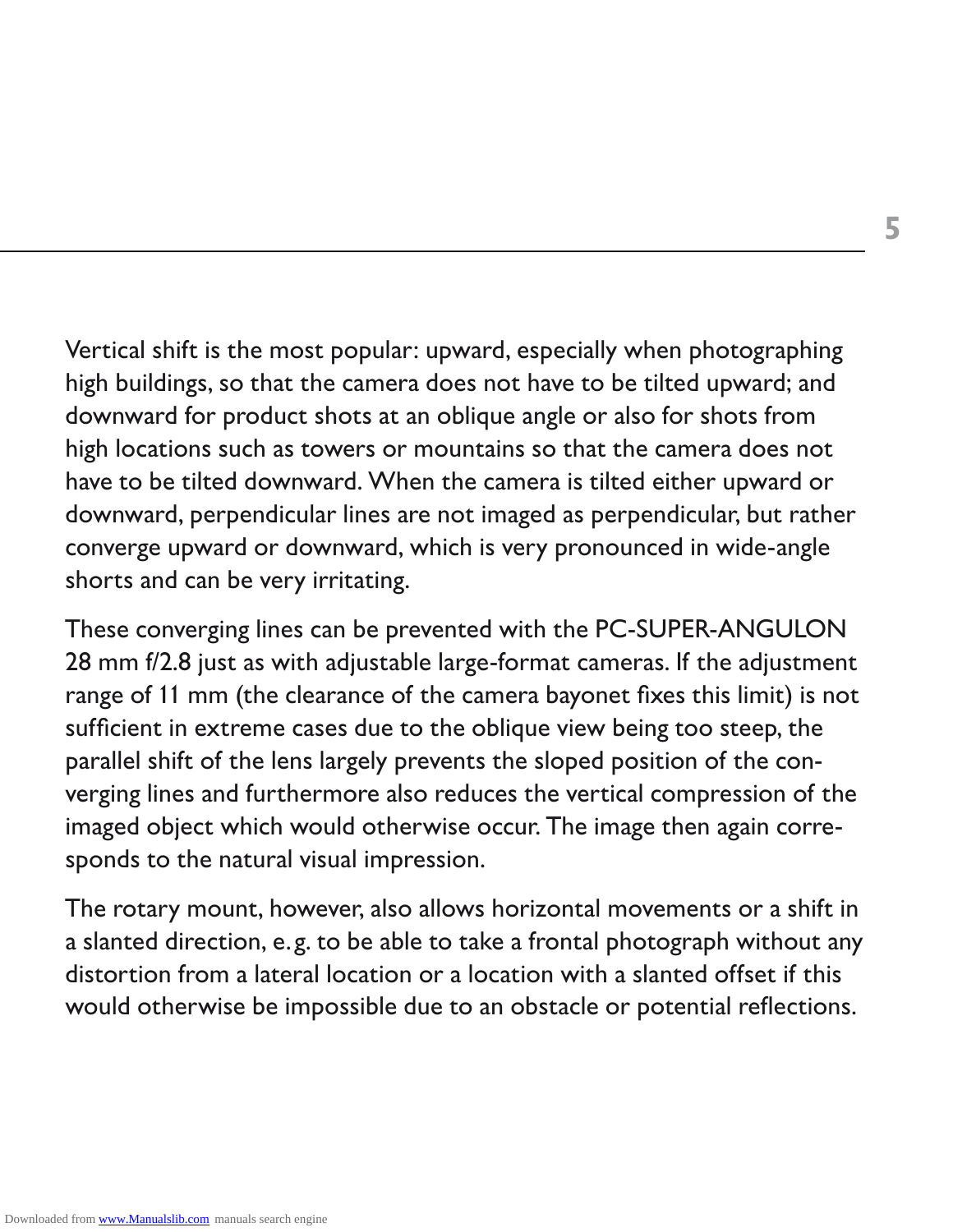### **Perspective Correction for Analog and Digital Photography**

The equalizing of converging lines or of unfavorable perspective due to a traffic, is not only interesting for conventional analog photography, but also tal images or digitized (scanned) analog images can be equalized on the computer using image editing software such as Photoshop, this is, however, associated with substantial degrading: If the rectangular image is distorted in the manner of a trapezoid for the parallel alignment of the converging lines, the interpolation (recalculation of the pixels) required for this reduc-

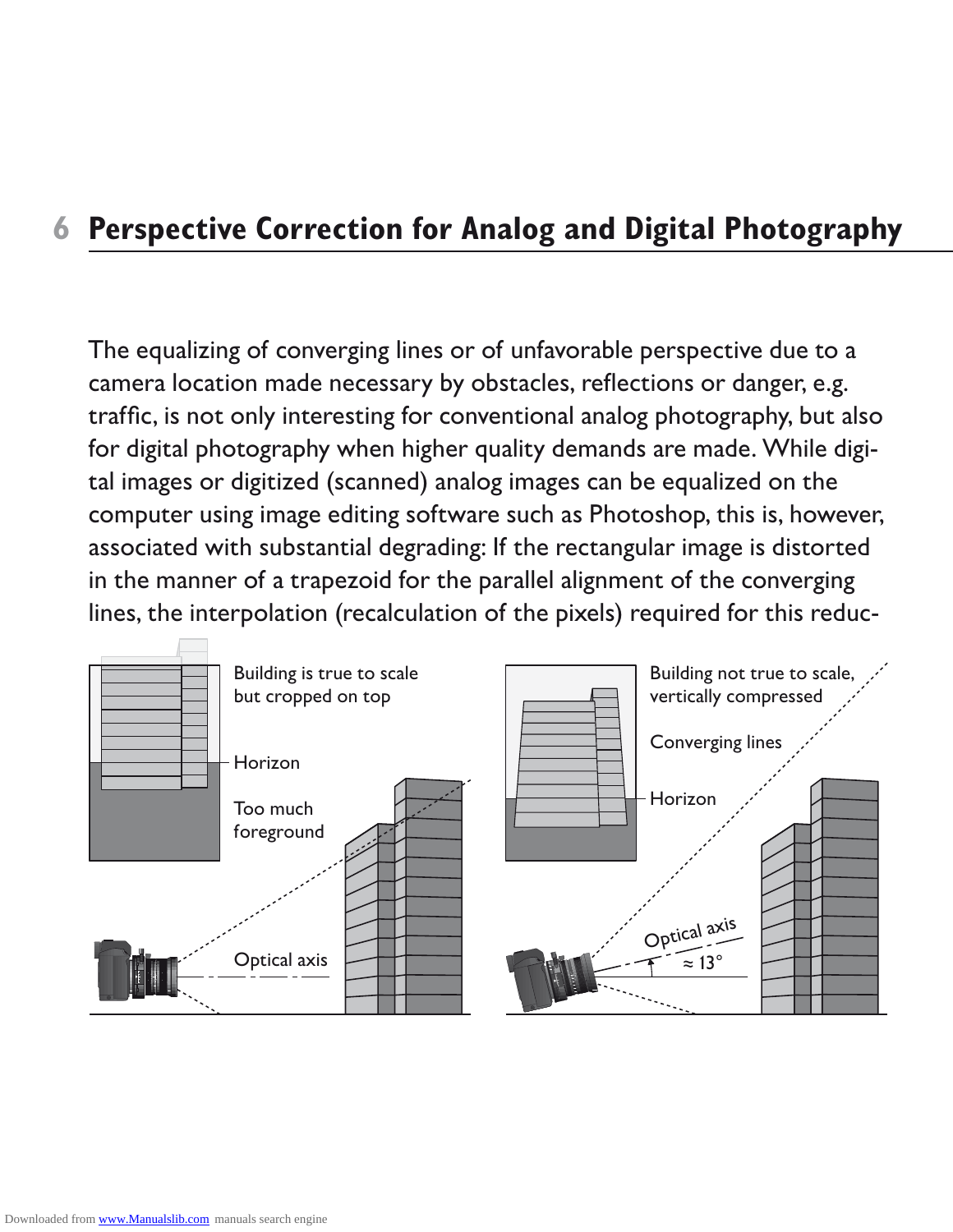es the sharpness, produces just visible bluish violet or reddish brown color fringes at edges which have been made perpendicular under fairly high enlargement and gives an image with incorrect proportions (width-to-height eas projecting on two sides have to be cut off, which shows how many pixsurroundings almost always become very small at the narrow side of the

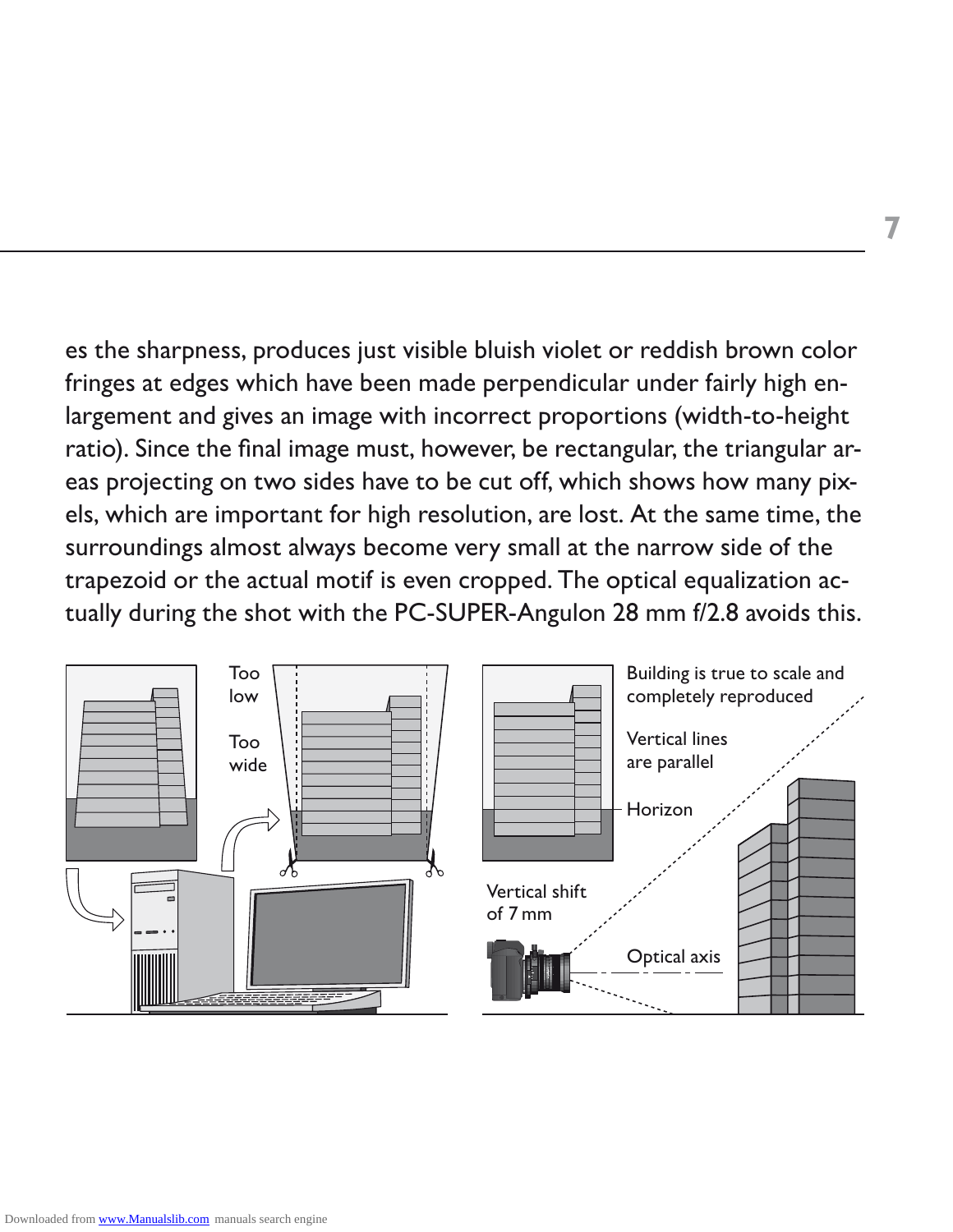#### **Large Image Circle for Lens Shifts up to 1¡ mm**

The PC-SUPER-ANGULON 28 mm f/2.8 already produces an exceptionally flattened image at full aperture within the 62 mm image circle which is thus twice as large in area relative to the image circles of other 35 mm lenses. Sh flattened image at full aperture within the 62 mm image circle which is thus twice as large in area relative to the image circles of other 35 mm lenses<br>Sharpness and contrast are increased further in the central area used wi<br>out shift by stepping down slightly to f/4 to f/5.6. Sharpness, contrast a Sharpness and contrast are increased further in the central area used without shift by stepping down slightly to f/4 to f/5.6. Sharpness, contrast and<br>brightness naturally drop outside this area due to the huge image angle<br>with an open aperture. The full aperture with a decentered lens is therebrightness naturally drop outside this area due to the huge image angle with an open aperture. The full aperture with a decentered lens is there-<br>fore only intended for the image composition and the focusing. A good ir<br>aging performance is obtained at the edge when stepping down further in<br>dep aging performance is obtained at the edge when stepping down further in dependence on the adjustment path; an aperture of 11 is recommended at

fore only intended for the image composition and the focusing. A good im-<br>aging performance is obtained at the edge when stepping down further in<br>dependence on the adjustment path; an aperture of 11 is recommended at<br>maxim maximum shift. Distortion and vignetting are exceptionally low<br>While the image quality falls considerably in the close range wit<br>wide-angle lenses, the good imaging properties of this lens are<br>thanks to "floating elements" While the image quality falls considerably in the close range with many wide-angle lenses, the good imaging properties of this lens are maintained thanks to "floating elements" (a distance-coupled axial shift of a lens ele-

ment group relative to the remaining system). This makes this lens very in-<br>teresting e.g. for model shots.<br>The adjustment takes place at a shifting knob on a flexible shaft which is<br>easy to grip and sensitive in operation teresting e.g. for model shots<br>The adjustment takes place at<br>easy to grip and sensitive in o<br>site sides allow comfortable re<br>shift is possible at both sides The adjustment takes place at a shifting knob on a flexible shaft which is easy to grip and sensitive in operation. Millimeter scales on mutually opposite sides allow comfortable reading in any shifting knob position. Since the<br>shift is possible at both sides of the zero position, the most favora site sides allow comfortable reading in any shifting knob position. Since the<br>shift is possible at both sides of the zero position, the most favorable ori-<br>intervalsed the zero position, the most favorable ori-<br>distributio shift is possible at both sides of the zero position, the most favorable ori-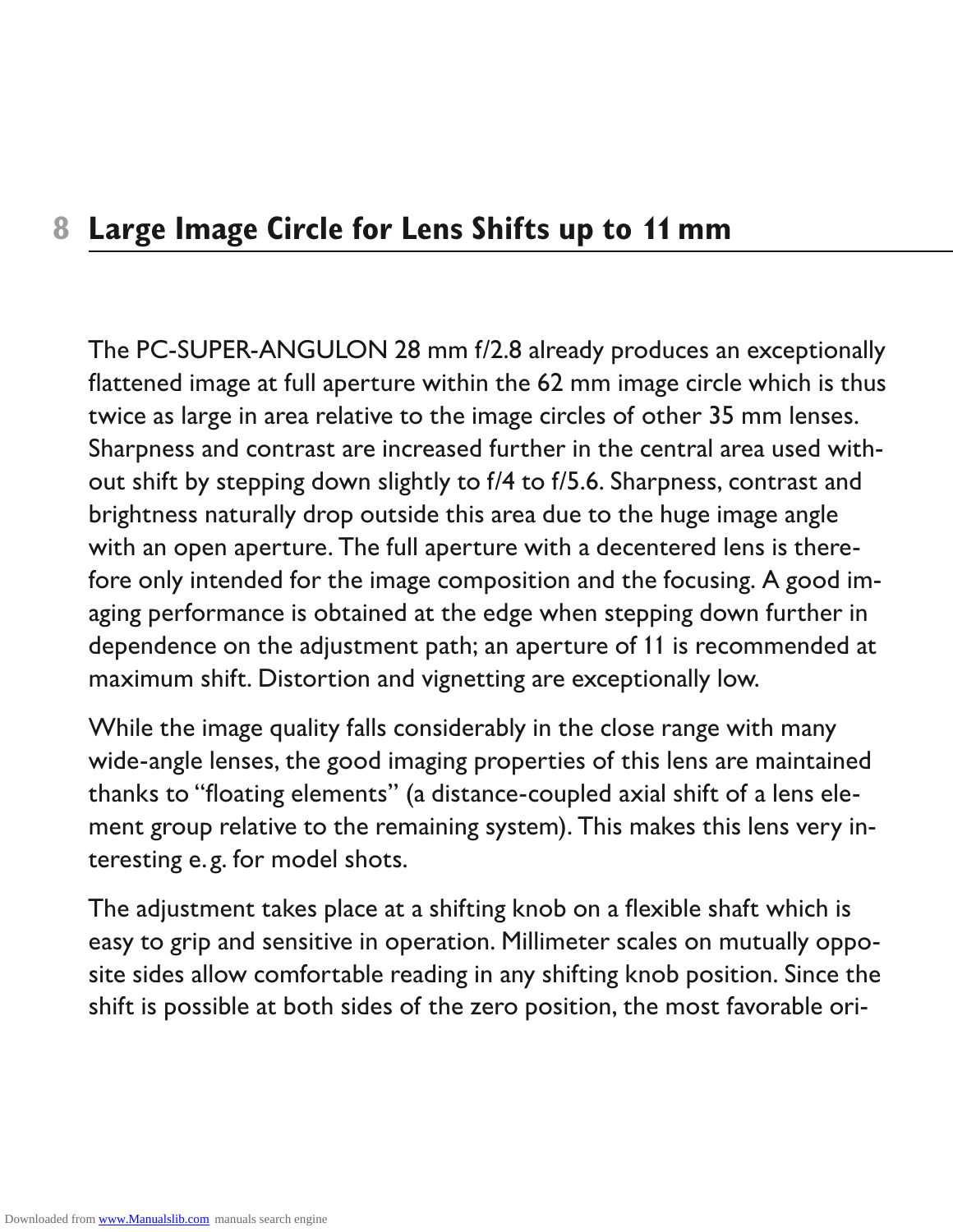

With a shift to the left or to the right, the shifting knob can always be at the left so that the right hand can hold the camera and remain on the

With a diagonal shift, the adjustment path should not go beyond the lock noticeable at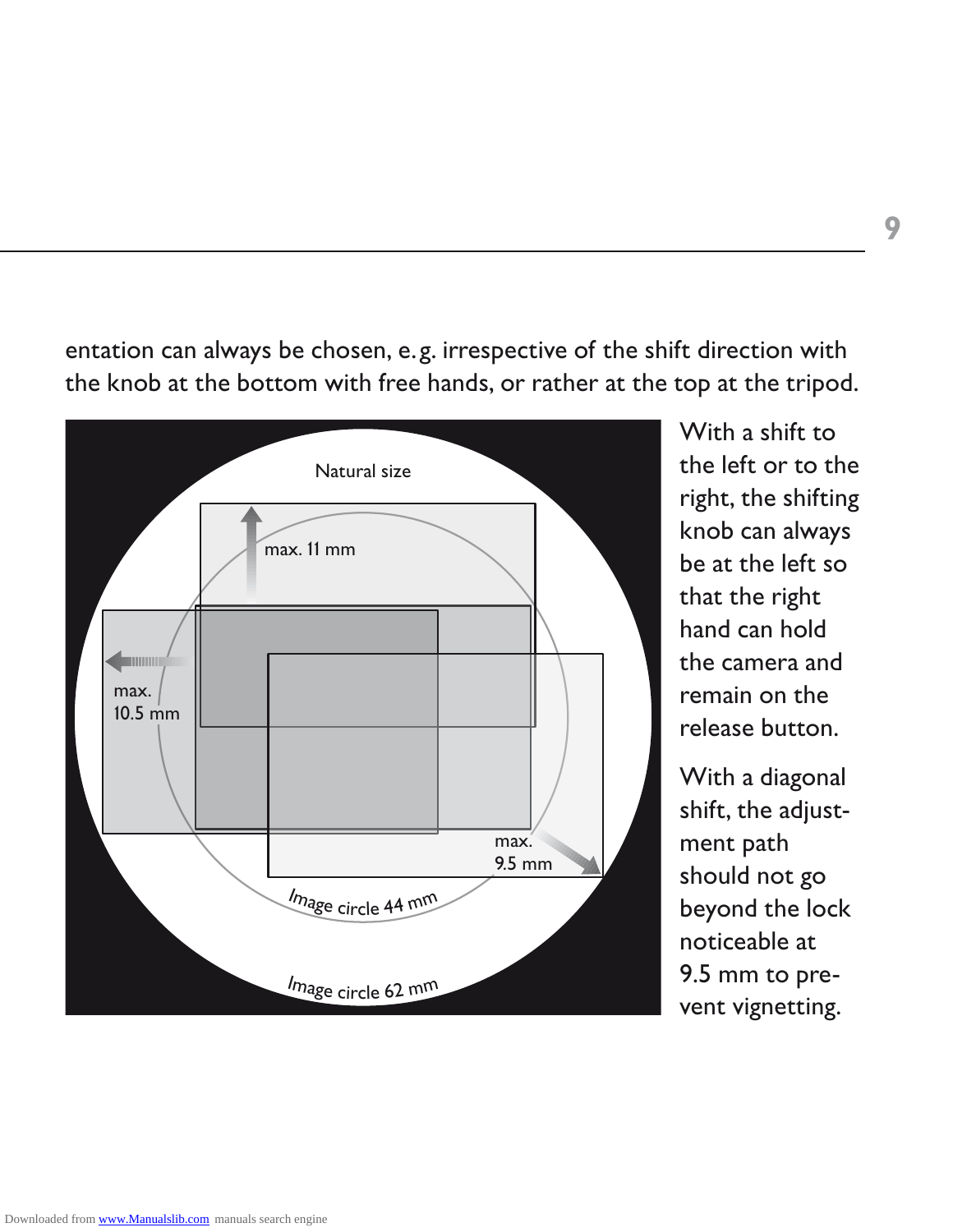#### **¡0 Fixing and Removing the Lens**

The lens is available in a connection socket to match different 35 mm SLR camera systems and is inserted into the camera bayonet or thread for fastening to the camera such that the red dot on the connection socket is op-

posite the corresponding marking on the camera<br>To lock the lens in the bayonet or thread and to i<br>should be rotated at the knurled ring and not at i<br>not rigidly connected to the bayonet or thread d<br>and since there is there To lock the lens in the bayonet or thread and to release it again, the lens should be rotated at the knurled ring and not at the tube since the latter is not rigidly connected to the bayonet or thread due to the rotary mount and since there is therefore a risk that the tube will turn without the bayo-

#### **Replacing the Mount for a Different Camera**

net or thread engaging and tightening up to the stop.<br> **Replacing the Mount for a Different Came**<br>
The camera mount of the lens is fastened using Phillip<br>
replaced to match the new camera on a change of the<br>
user can make The camera mount of the lens is fastened using Phillips screws and can be replaced to match the new camera on a change of the camera system. The<br>user can make the refitting him or herself using a size zero Phillips screw-<br>driver. The table on page 15 shows the camera systems for which camera<br>mou user can make the refitting him or herself using a size zero Phillips screwdriver. The table on page 15 shows the camera systems for which camera<br>mounts can be obtained and gives their order numbers.<br>Noting the control of the camera systems. mounts can be obtained and gives their order numbers.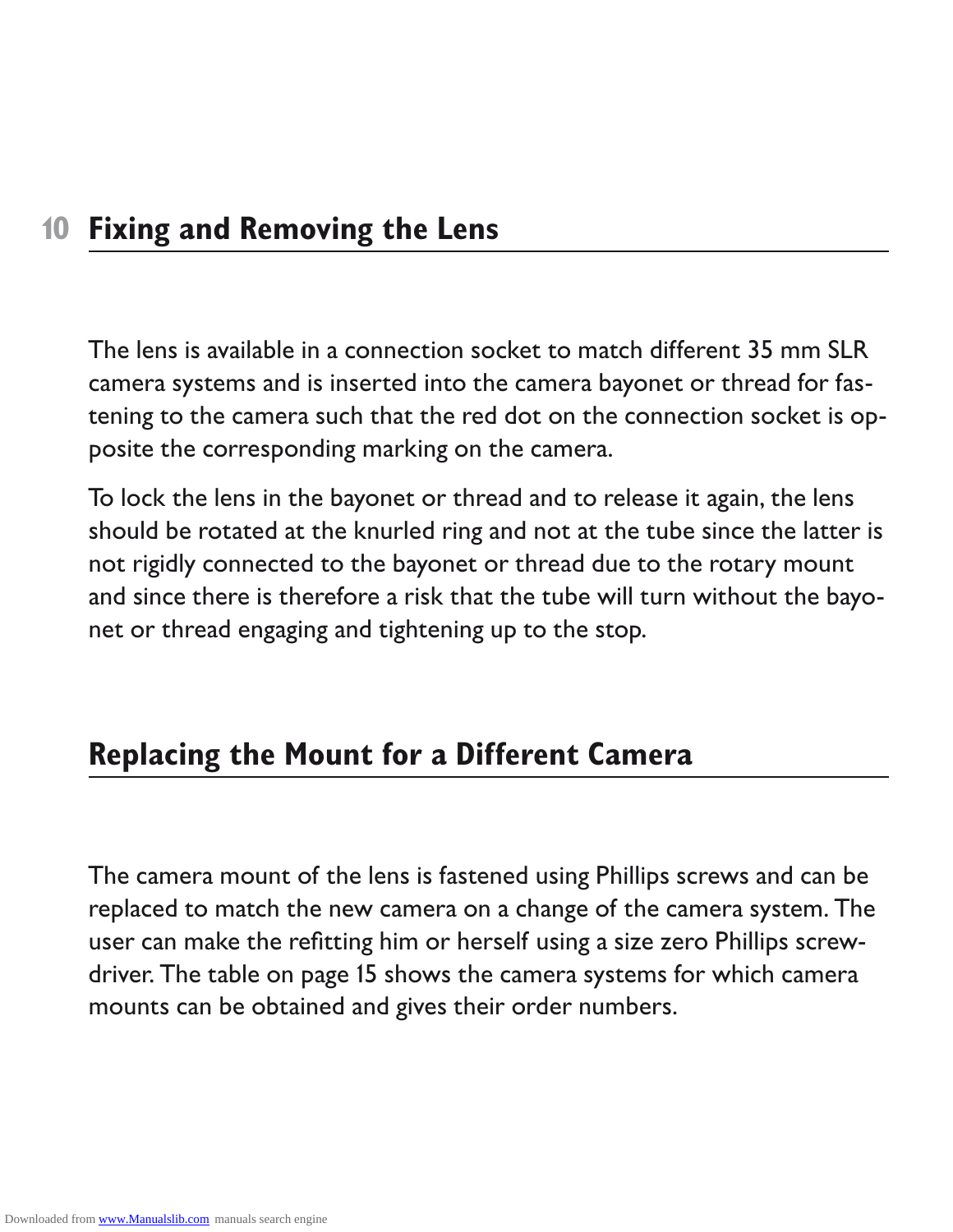#### **Parallel Shift 11**

The lens is shifted perpendicular to the optical axis relative to the bayonet mount and so also relative to the taking format by rotating a knurled shifting knob at a shaft which is elastically flexible to protect against its damage or the right in a rotary mount so that the parallel shift can be made in any

or injury to the user. The lens tube can be rotated continuously to the left<br>or the right in a rotary mount so that the parallel shift can be made in any<br>desired direction. It is best to grip the lens at the flattened part desired direction. It is best to grip the lens at the flattened part with the millimeter scales for this purpose. 45° latch steps ensure a precise vertica or horizontal parallel shift as required.<br>The maximum path of 11 mm millimeter scales for this purpose. 45° latch steps ensure a precise vertical<br>or horizontal parallel shift as required.<br>The maximum path of 11 mm at both sides can be utilized to the full in the<br>shift direction of the shor or horizontal parallel shift as required<br>The maximum path of 11 mm at both<br>shift direction of the short image edge<br>horizontal in portrait format) if the ca<br>On a shift in the direction of the long<br>and perpendicular in portr The maximum path of 11 mm at both sides can be utilized to the full in the shift direction of the short image edge (vertical in landscape format and horizontal in portrait format) if the camera is stopped down to at least f/8<br>On a shift in the direction of the long image edge (horizontally in landscape<br>and perpendicular in portrait), low vignetting of the image corners On a shift in the direction of the long image edge (horizontally in landscape and perpendicular in portrait), low vignetting of the image corners opposite to the shift (= of objects on the same side of the shift because of the

upside-down image) may occur over the last half millimeter. It is therefore<br>recommended only to utilize the shift path up to 10.5 mm here and to stop<br>down to f/11 with more than 9 mm to avoid this vignetting in critical mo recommended only to utilize the shift path up to 10.5 mm here and to stop<br>down to f/11 with more than 9 mm to avoid this vignetting in critical motifs.<br>The noticeable latch step at 9.5 mm should not be exceeded diagonally<br> down to f/11 with more than 9 mm to avoid this vignetting in critical motifs<br>The noticeable latch step at 9.5 mm should not be exceeded diagonally<br>even at f/11 with parallel shifts since then the image corner decentered th The noticeable latch step at 9.5 mm should not be exceeded diagonally<br>even at f/11 with parallel shifts since then the image corner decentered is<br>most will contact the image circle edge (see image on page 9). even at f/11 with parallel shifts since then the image corner decentered the most will contact the image circle edge (see image on page 9).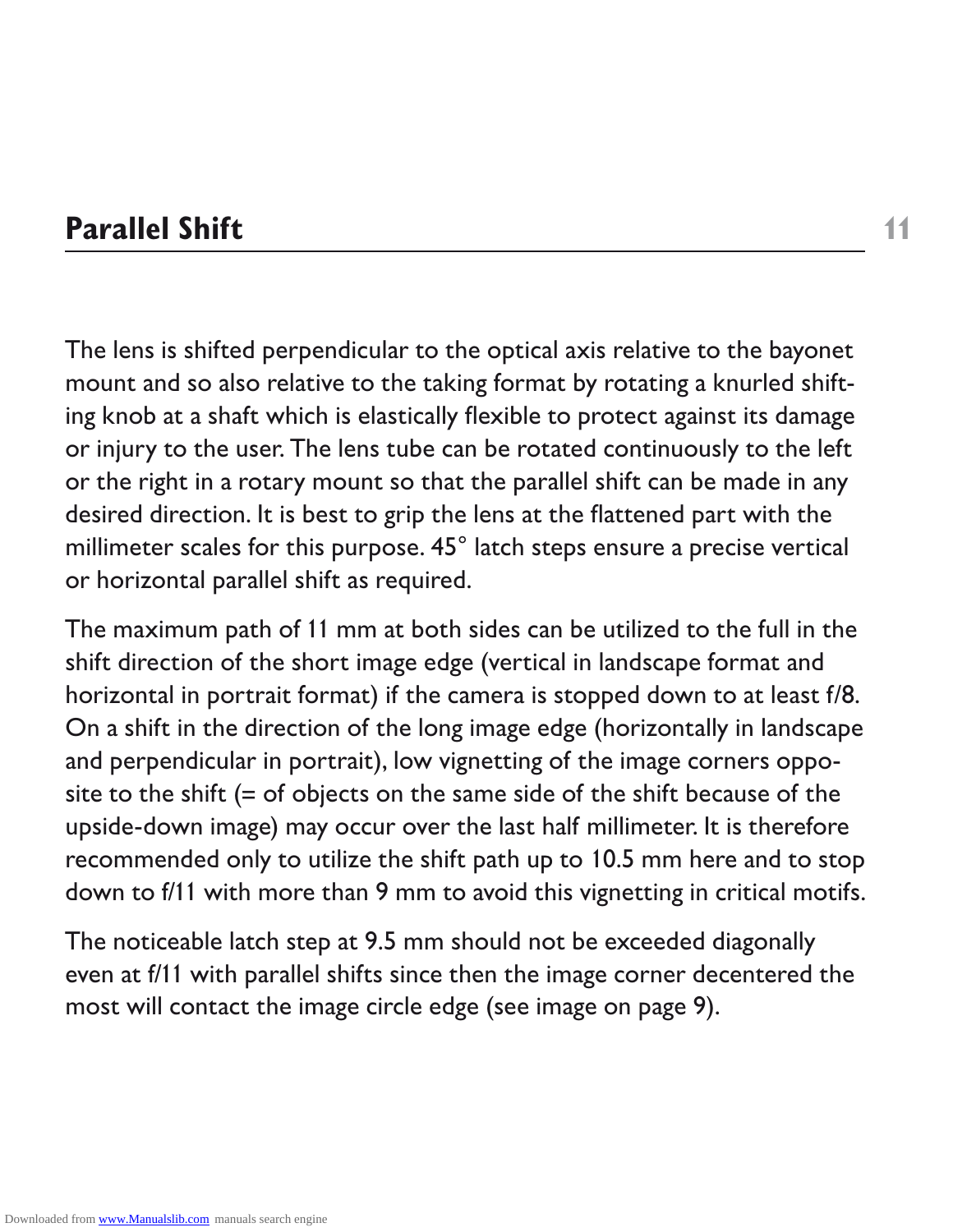#### **¡2 Focusing and Depth of Field**

The focusing of wide-angle lenses appears to be relatively non-critical due to their large depth of field. However, careful focusing is actually necessary<br>to utilize the high imaging quality of this lens to the full. To ensure maxi-<br>mum brightness of the focusing screen and the best recognition of to utilize the high imaging quality of this lens to the full. To ensure maxi-<br>mum brightness of the focusing screen and the best recognition of the i<br>al focusing point, the aperture should be opened by pivoting the stoppin mum brightness of the focusing screen and the best recognition of the ideal focusing point, the aperture should be opened by pivoting the stoppingremains on the set working aperture so that the aperture can later again be closed to the working aperture quickly using the stopping-down lever

down lever toward the shifting knob. The aperture setting ring therefore remains on the set working aperture so that the aperture can later again be closed to the working aperture quickly using the stopping-down lever dire directly before the shot without moving the eye from the viewfinder.<br>Focusing can generally take place before or after the parallel shift as c<br>sired. However, if the LED focus display of an autofocus camera is use<br>manually Focusing can generally take place before or after the parallel shift as desired. However, if the LED focus display of an autofocus camera is used for<br>manually focusing, focusing must take place in the centered position (i.e.<br>with a non-shifted lens) because the AF sensor requires incidence of li manually focusing, focusing must take place in the centered position (i.e.<br>with a non-shifted lens) because the AF sensor requires incidence of lig<br>approximately parallel to the axis, but the light is obliquely incident on with a non-shifted lens) because the AF sensor requires incidence of light approximately parallel to the axis, but the light is obliquely incident on the

sensor when the lens is shifted. The parallel shift which then takes place<br>after the focusing does not influence the set distance.<br>The f-numbers at both sides of the index mark for distance and aperture<br>indicate the depth after the focusing does not influence the set distance<br>The f-numbers at both sides of the index mark for di-<br>indicate the depth of field: If e.g. everything from 1 m<br>sharp, the distance ring should be set so that the met<br>a The f-numbers at both sides of the index mark for distance and aperture indicate the depth of field: If e.g. everything from 1 m to 3 m should be<br>sharp, the distance ring should be set so that the meter figures 1 and 3 a<br>above the same f-number (here: 8) at both sides of the index mark. sharp, the distance ring should be set so that the meter figures 1 and 3 are above the same f-number (here: 8) at both sides of the index mark.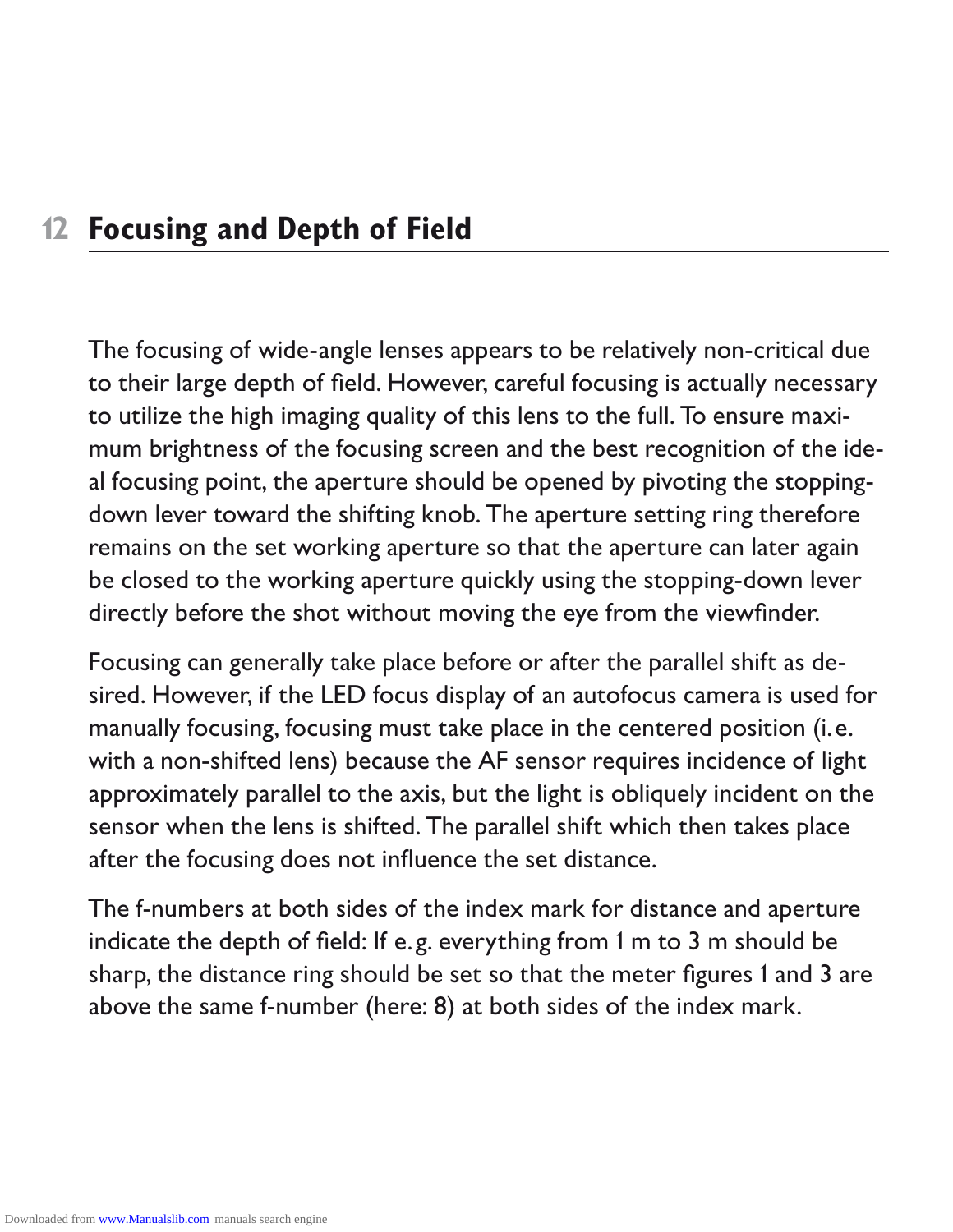#### **Measuring the Exposure**

1<br>
out using a separate hand exposure me-<br>
neter integrated in the camera, it is neces-<br> **position** of the parallel shift while stop-<br> **ree** because the arrangement and align-<br>
ost all SLR cameras requires a direction<br>
cal If the measurement is not carried out using a separate hand exposure meter, but using the TTL exposure meter integrated in the camera, it is necessary to **measure in the centered position** of the parallel shift while stopping down to the **working aperture** because the arrangement and alignment of the measuring cell of almost all SLR cameras requires a direction incidence through the lens displaced from the center, some of the light bundle can be shadowed so that then less light is incident onto the mea-

If the exposure is measured with a non-shifted lens, the camera must equally be aligned with the motif as if the motif would later also thus be

of light incidence axially symmetrically to the lens bayonet. With an oblique incidence through the lens displaced from the center, some of the light bundle can be shadowed so that then less light is incident onto the meas suring cell. A higher exposure would therefore be displayed or set with an automatic exposure system so that overexposure would result.<br>If the exposure is measured with a non-shifted lens, the camera must<br>equally be aligne automatic exposure system so that overexposure would result<br>If the exposure is measured with a non-shifted lens, the camera<br>equally be aligned with the motif as if the motif would later also<br>photographed with a non-shifted photographed with a non-shifted lens<br>The darkening of the image visible in t<br>large distance does not carry over to<br>quire any correction of the exposure.<br>the open aperture and due to the viev<br>exactly centered lens and not b The darkening of the image visible in the viewfinder with a lens shifted a large distance does not carry over to the image and so also does not require any correction of the exposure. This is due to a larger light fall-off at<br>the open aperture and due to the viewfinder system being aligned to an<br>exactly centered lens and not being adjustable to the shifted lens as w the open aperture and due to the viewfinder system being aligned to an exactly centered lens and not being adjustable to the shifted lens as well as to the mirror not going down far enough for the low position of the lens in the event of a downward shift. No vignetting occurs at the actual taking.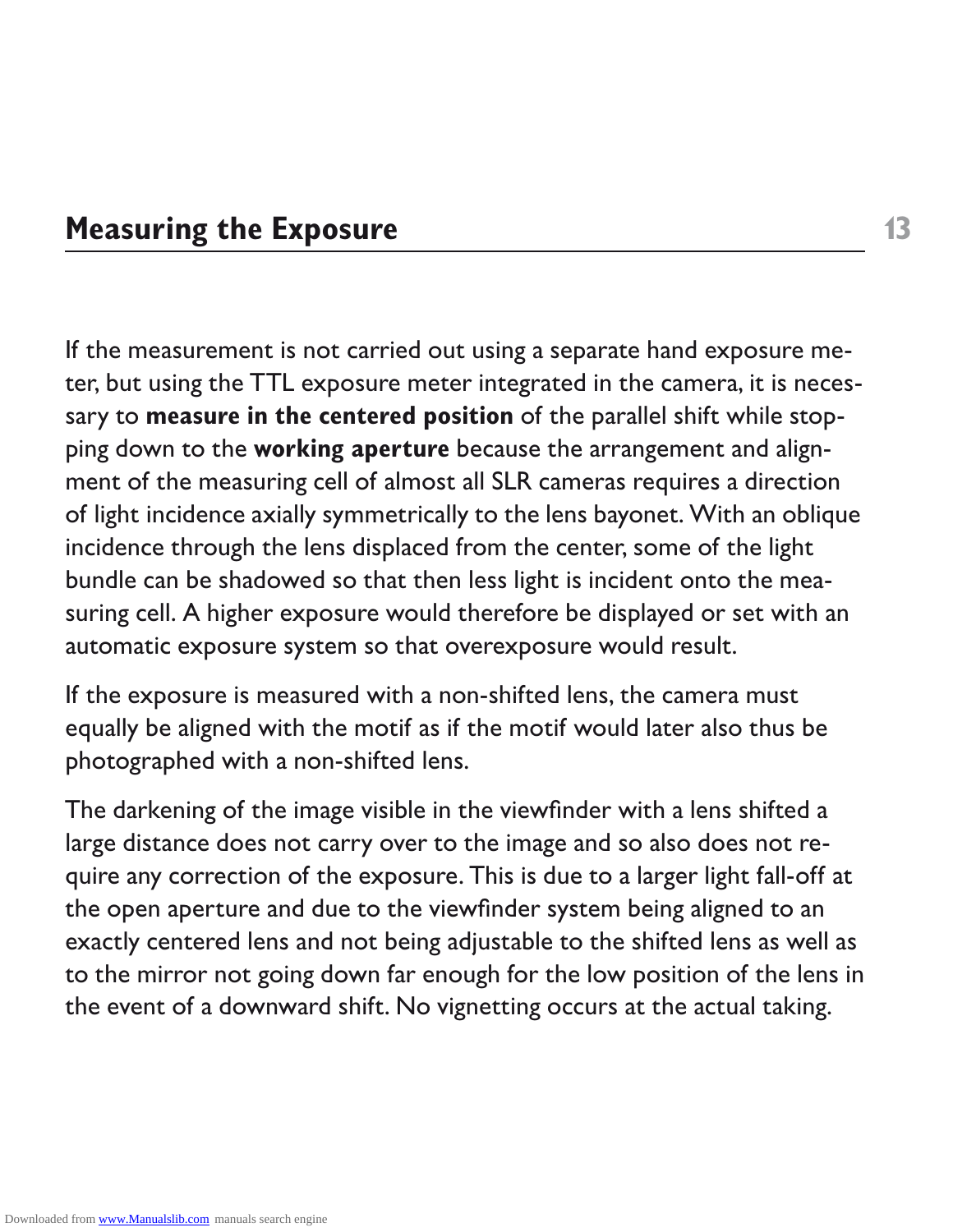**Filters, Lens Hood and Camera Mounts**<br>
Only the oversized B+W WA filters of the size 67<br>
the SCHNEIDER PC-SUPER-ANGULON 28 mm f<br>
ly large image angle utilized at maximum shift up to<br>
table shows the order numbers of the m Only the oversized B+W WA filters of the size 67 EW can be used with the SCHNEIDER PC-SUPER-ANGULON 28 mm f/2.8 due to the extreme-<br>by large image angle utilized at maximum shift up to 93.4°. The following<br>table shows the order numbers of the most popular filter types – further<br>types are av ly large image angle utilized at maximum shift up to 93.4°. The following<br>table shows the order numbers of the most popular filter types – furthe<br>types are available. The two B+W polarization filters shown there (linea<br>and table shows the order numbers of the most popular filter types – further types are available. The two B+W polarization filters shown there (linear<br>and circular) have a special rotary mount and are dimensioned such that<br>they do not produce vignetting even at maximum parallel shift of the lens<br>An and circular) have a special rotary mount and are dimensioned such that An additional lens hood can, however, unfortunately not be used in combi-

they do not produce vignetting even at maximum parallel shift of the lens<br>An additional lens hood can, however, unfortunately not be used in combi<br>nation with these polarization filters.<br>Furthermore, a special lens hood wi nation with these polarization filters<br>Furthermore, a special lens hood wit<br>does not produce vignetting at maxi<br>diameter which can be inserted ther<br>an adapter ring belonging to the lens<br>The following table also shows the o Furthermore, a special lens hood with a filter mount is also available which does not produce vignetting at maximum shift. The filter plates of 74 mm<br>diameter which can be inserted there are held in this specal lens hood by<br>an adapter ring belonging to the lens hood.<br>The following table also shows diameter which can be inserted there are held in this specal lens hood by

an adapter ring belonging to the lens hood<br>The following table also shows the order n<br>with which the lens can be fitted to match<br>thread if the camera system is changed.<br>The PC-SUPER-ANGULON 28 mm f/2.8 v<br>only available thr The following table also shows the order numbers of the camera mounts with which the lens can be fitted to match the new camera bayonet or

thread if the camera system is changed. The PC-SUPER-ANGULON 28 mm f/2.8 with Leica R bayonet mount is<br>only available through the camera manufacturer's distribution channel.<br>Intervalse through the camera manufacturer's distribution channel. only available through the camera manufacturer's distribution channel.<br>.<br>.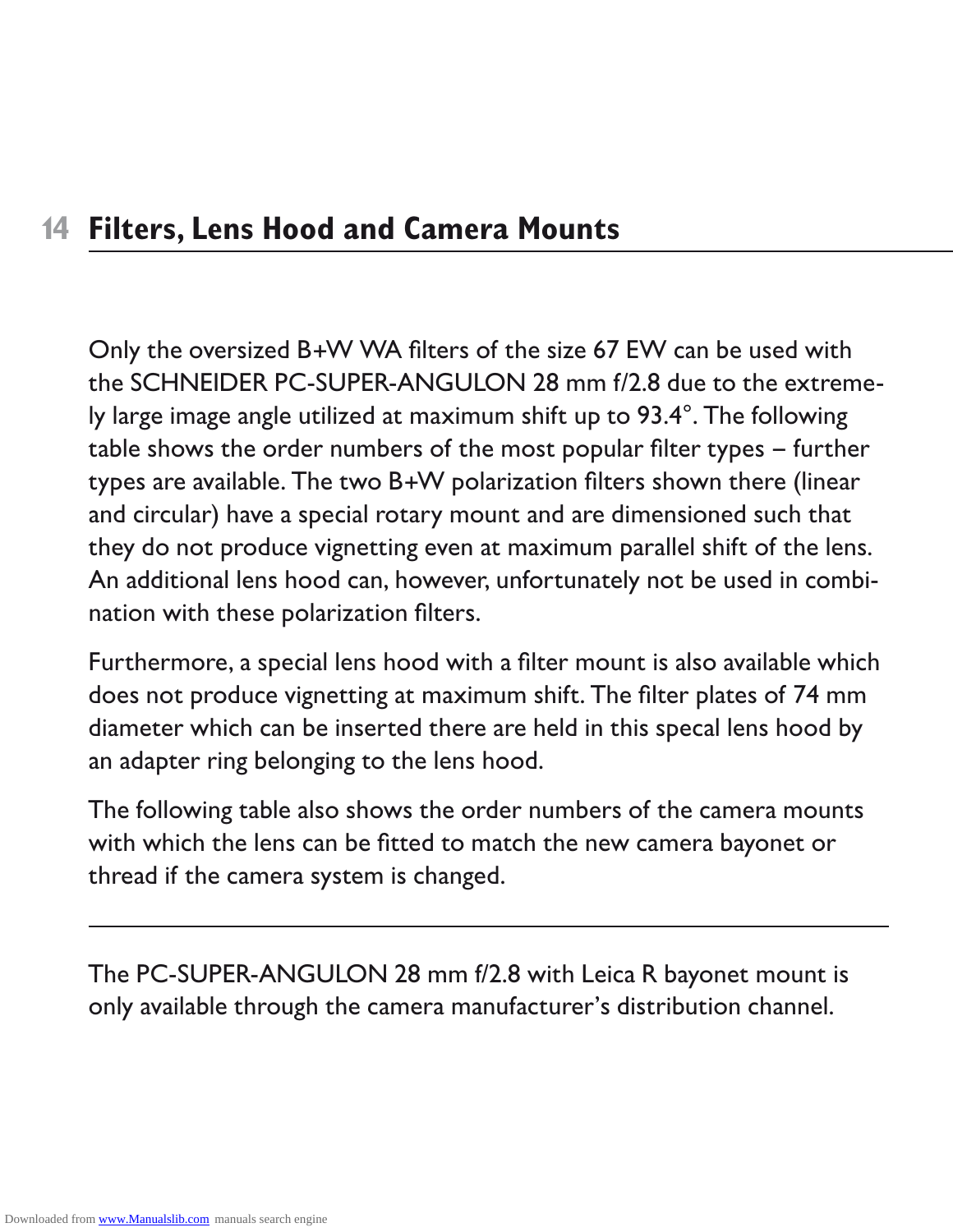| Wide-angle filters of size 67 EW                                | Order no. |
|-----------------------------------------------------------------|-----------|
| B+W UV Filter with MRC coating  40295                           |           |
|                                                                 |           |
| B+W Käsemann linear polarizing filter  75246                    |           |
| B+W Käsemann circular polarizing filter with MRC coating  16518 |           |
| More Filters of size 67 EW on request                           |           |
|                                                                 |           |
| B+W UV inlay filter 74 mm with MRC coating  45366               |           |
| B+W Skylight inlay filter 74 mm with MRC coating  46585         |           |
| <b>Camera mounts</b>                                            |           |
|                                                                 |           |
|                                                                 |           |
|                                                                 |           |
| Leica R  Lens available only through Leica                      |           |
|                                                                 |           |
|                                                                 |           |
|                                                                 |           |
|                                                                 |           |
|                                                                 |           |
|                                                                 |           |